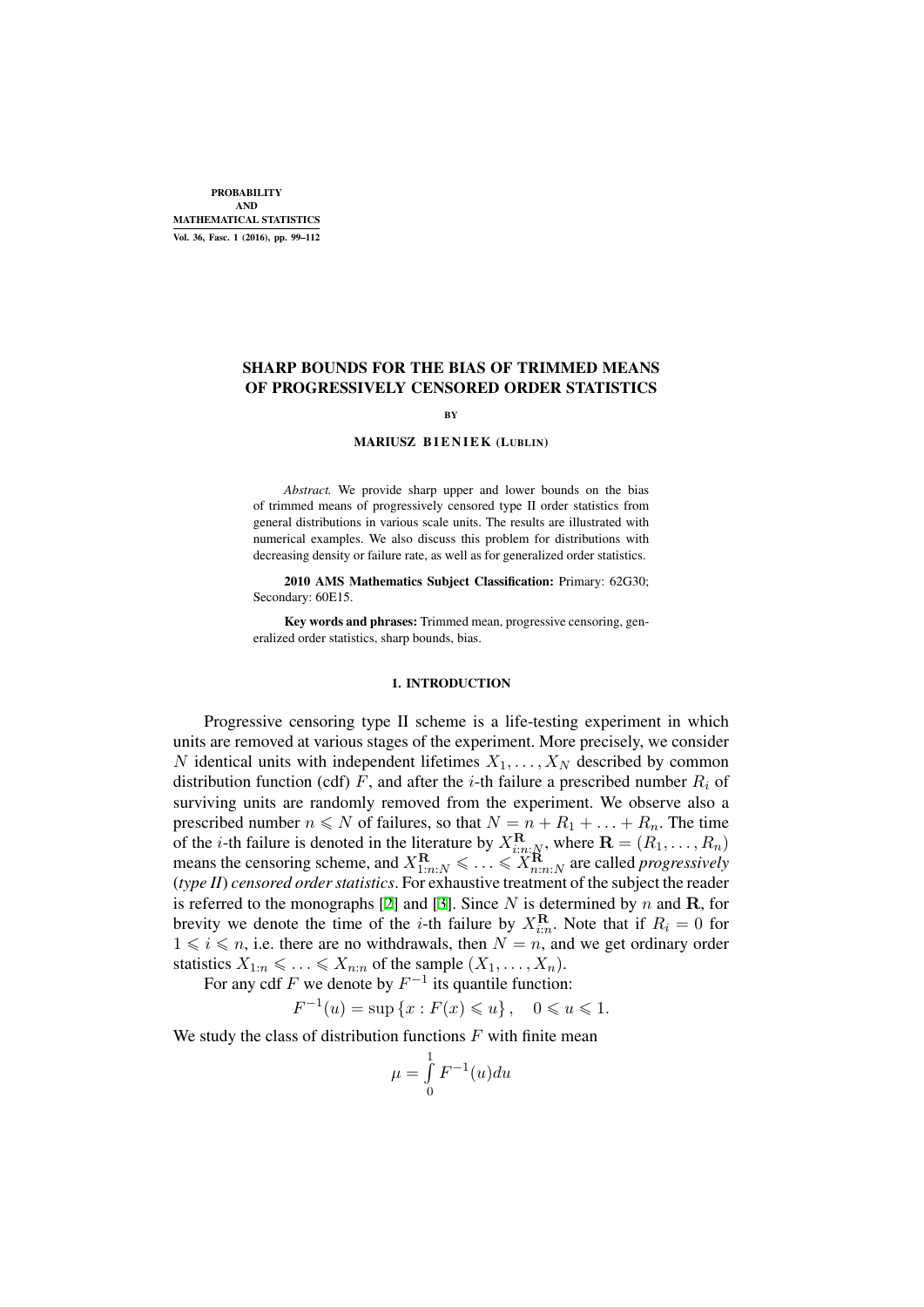and finite absolute central moment  $\sigma_p$  of order  $p \in [1, \infty]$ , where

$$
\sigma_p = \left(\int_{0}^{1} |F^{-1}(u) - \mu|^p du\right)^{1/p}, \quad 1 \leq p < \infty,
$$

and

$$
\sigma_{\infty} = \max\{F^{-1}(1^-) - \mu, \mu - F^{-1}(0)\}.
$$

In this paper we address ourselves to the following problem: assume that we are given not the whole sample, not even the order statistics but only progressively censored order statistics and we want to estimate the unknown value of the population mean  $\mu$  assuming known standard deviation  $\sigma_2$  (or, more generally, *p*-th central absolute moment  $\sigma_p$  for some  $1 \leq p \leq \infty$ ). If we knew order statistics, then we might approximate  $\mu$  by the sample mean

$$
T_{1,n:n} = \frac{1}{n} \sum_{i=1}^{n} X_{i:n} = \frac{1}{n} \sum_{i=1}^{n} X_i
$$

or by the trimmed mean of the form

$$
T_{r,s:n} = \frac{1}{s - r + 1} \sum_{i=r}^{s} X_{i:n},
$$

where  $1 \le r \le s \le n$ . However, if we have only progressively censored data, we can approximate  $\mu$ , for example, by the trimmed mean of progressively censored order statistics

$$
T_{r,n}^{\mathbf{R}} = \frac{1}{n-r+1} \sum_{i=r}^{n} X_{i:n}^{\mathbf{R}},
$$

where  $1 \leq r \leq n$ . Note that without loss of generality we can restrict ourselves to the left-sided trimming procedures only. While for the ordinary order statistics two-sided trimming makes sense, the right censoring for the progressively censored order statistics can be formally replaced by a simple change of sampling scheme. Indeed, by Result 1 of [1], the distribution of  $(X_{1:n}^{\mathbf{R}}, \dots, X_{s:n}^{\mathbf{R}})$  for some  $1 \leqslant s \leq n$ does not depend on  $R_s, \ldots, R_n$  and is identical with that of  $(X_{1:n:N}^{\mathbf{R}_s}, \ldots, X_{s:n:N}^{\mathbf{R}_s})$ for the modified censoring scheme  $(R_1, \ldots, R_{s-1}, N - s - R_1 - \ldots - R_{s-1}).$ 

Several questions arise immediately here. Namely, what is the error of this approximation and ho[w](#page-13-2) does it depend on the censoring scheme **R**? Is it better to withdraw units at earlier or later stages of the experiment? We answer these questions by providing sharp upper and lower bounds on the bias of  $T^{\mathbf{R}}_{r,n}$  expressed in  $\sigma_p$  units, i.e. on

$$
\frac{ET_{r,n}^{\mathbf{R}} - \mu}{\sigma_p}, \quad 1 \leqslant r \leqslant n.
$$

Note that for order statistics we have  $E(T_{1,n:n}) = \mu$ , but for progressive censoring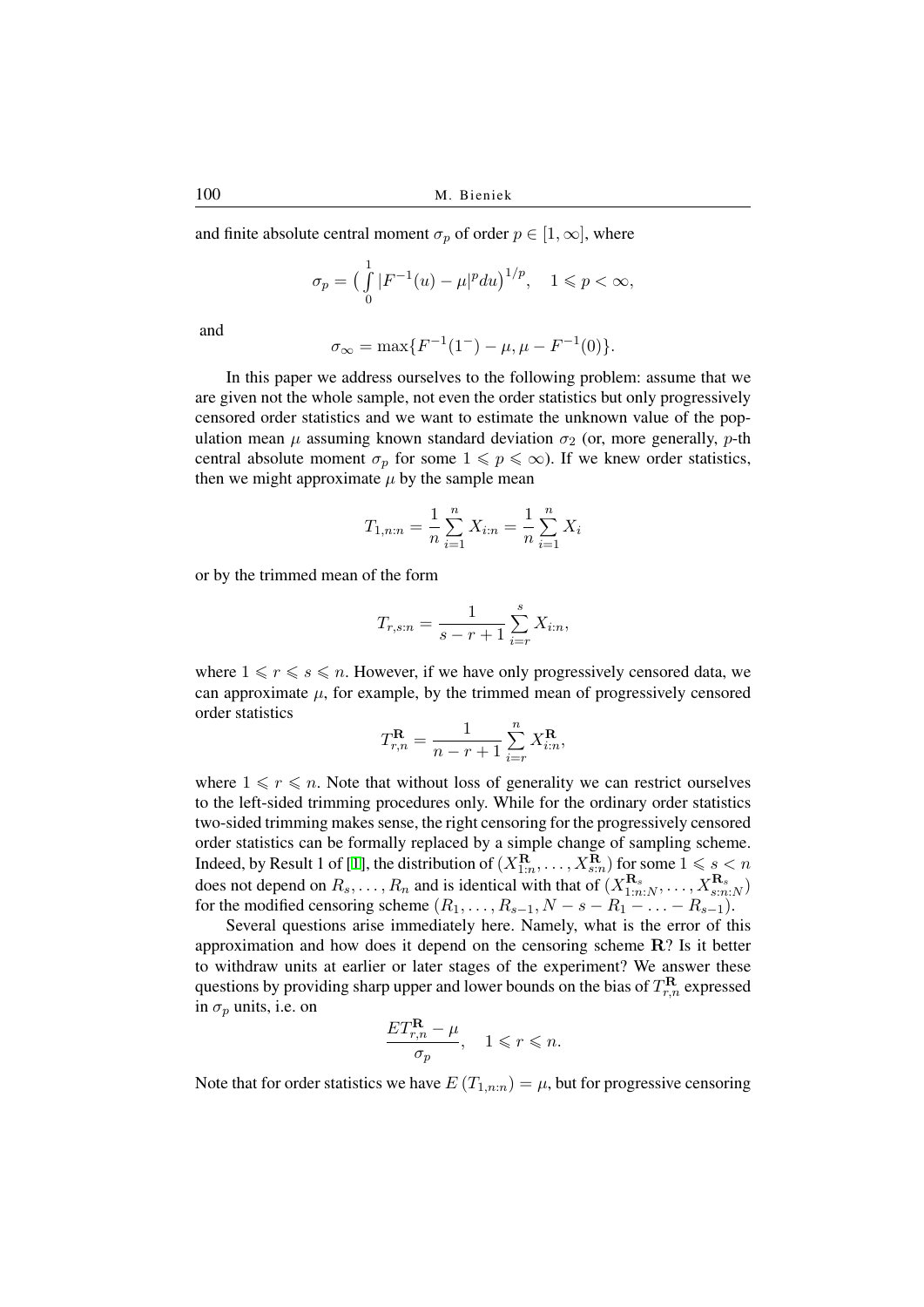scheme this is not necessarily the case. However, as a special case of our results we show that

$$
E\left(T_{1,n}^{\mathbf{R}}\right) = E\left(\frac{1}{n}\sum_{i=1}^{n} X_{i:n}^{\mathbf{R}}\right) \leq \mu,
$$

which is not a trivial bound.

In the setup of order statistics there is a lot of papers devoted to studying bounds on expectations of various functions of order statistics based on distributions coming from either general or restricted families of distributions. In particular, Danielak and Rychlik [9] studied bounds on expectations of trimmed means of order statistics  $T_{r,s:n}$  expressed in  $\sigma_p$  units, and Danielak [8] strengthened these bounds for distributions with decreasing density (DD) or decreasing failure rate (DFR).

In the setup of progress[iv](#page-13-3)ely censored order statistics Balakrishnan et al. [4] considered upper mean-variance bounds on  $EX_{r:n}^{\mathbf{R}}$ , and their [re](#page-13-4)sults were extended by Raqab [14] to general *p*-norm bounds. In his review paper Balakrishnan [1] posed an open problem whether other types of bounds could be generalized to progressive censoring. In many cases the answer is positive since progressive ce[n](#page-13-5)soring scheme is a special case of generalized order statistics (GOS) which were considered [in](#page-13-6) this context by Bieniek  $[6]$ ,  $[7]$  – see also ref[ere](#page-13-2)nces therein, where the bounds of expectation of GOS or spacings of GOS for DD and DFR classes, as well as *p*-norm bounds on the differences of GOS were studied. However, to the best of our knowledge, the bounds on expectations of trimmed means of GOS have not been considered yet. We have trie[d t](#page-13-7)o [de](#page-13-8)rive them but this causes some difficulties which made restriction to progressively censored order statistics necessary (see Section 6 for details).

The bounds obtained in this paper are derived by the combination of the Moriguti inequality and the Hölder inequality. The key step is to determine the shape of linear combinations of densities of  $U_{i:n}^{\mathbf{R}}$  based on uniform distribution. This is done [w](#page-11-0)ith the aid of the variation diminishing property of densities for GOS proved in [5]. In Section 2 we describe the essence of our constructions. In Section 3 we derive the forms of desired projections, and in Section 4 we present main results on upper and lower bounds on  $T_{r,n}^{\mathbf{R}}$ . In Section 5 some numerical example is given, and Section 6 contains some concluding remarks on further research in this directi[on](#page-13-9).

#### 2. AUXILIARY RESULTS

In this section we recall briefly the results on the method used in this paper. For its full explanation as well as numerous applications the reader is referred to the monograph [15]. First we recall a simplified version of Theorem 1 in [13].

∫ *x* **LEMMA 2.1.** Let  $g : [0, 1] \rightarrow \mathbb{R}$  be any integrable function, and let  $G(x) =$  $\int_0^x g(u) du, 0 \leq x \leq 1$ , be its antiderivative. Let  $\overline{G}$  denote the greatest convex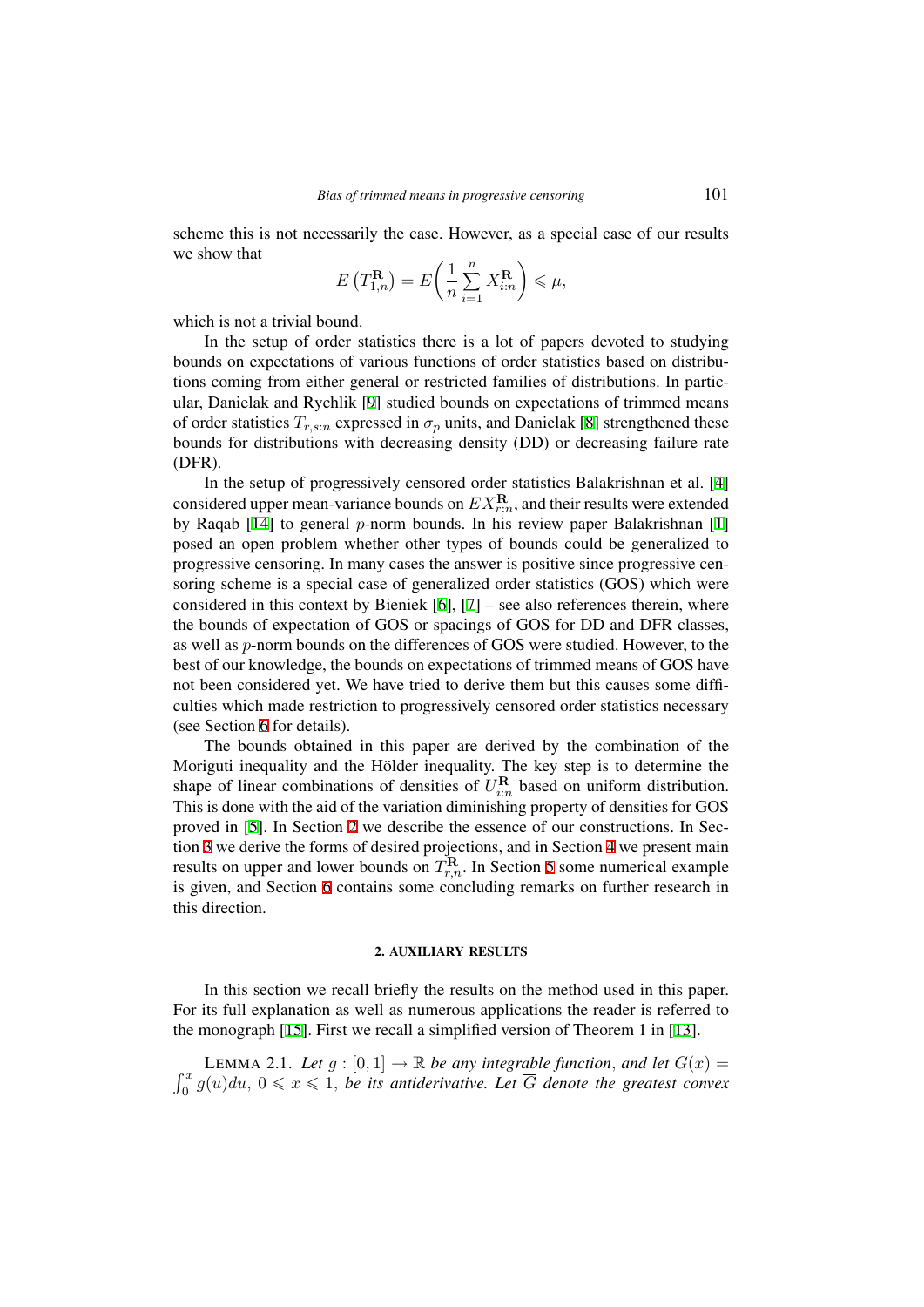*minorant of*  $G$ *, and let*  $\overline{q}$  *stand for the right-hand derivative of*  $\overline{G}$ *. Then* 

$$
\int_{0}^{1} f(u)g(u)du \leqslant \int_{0}^{1} f(u)\overline{g}(u)du
$$

*for all nondecreasing functions f such that both integrals exist. The equality holds iff f* is constant on every open interval on which  $\overline{G} < G$ *.* 

Let  $U_{i:n}^{\mathbf{R}}$ ,  $1 \leq i \leq n$ , denote progressively censored order statistics based on uniform  $U(0, 1)$  distribution, and let  $f_{i:n}^{\mathbf{R}}$  denote the density of  $U_{i:n}^{\mathbf{R}}$ . Using Result 7 of [1] we have

$$
E(X_{i:n}^{\mathbf{R}}) = \int_{0}^{1} F^{-1}(u) f_{i:n}^{\mathbf{R}}(u) du,
$$

wh[ic](#page-13-2)h easily gives

$$
E(T_{r,n}^{\mathbf{R}} - \mu) = \int_{0}^{1} \left( F^{-1}(u) - \mu \right) \varphi_{r,n}^{\mathbf{R}}(u) du,
$$

where

$$
\varphi_{r,n}^{\mathbf{R}}(u) = \frac{1}{n-r+1} \sum_{i=r}^{n} f_{i:n}^{\mathbf{R}}(u).
$$

Since  $F^{-1} - \mu$  integrates to zero on [0, 1], we get

$$
E(T_{r,n}^{\mathbf{R}} - \mu) = \int_{0}^{1} \left( F^{-1}(u) - \mu \right) \ell_{r,n}^{\mathbf{R}}(u) du,
$$

where  $\ell_{r,n}^{\mathbf{R}}(u) = \varphi_{r,n}^{\mathbf{R}}(u) - 1$ . Let

$$
L_{r,n}^{\mathbf{R}}(x) = \int_{0}^{x} \ell_{r,n}^{\mathbf{R}}(u) du, \quad 0 \leq x \leq 1,
$$

denote the antiderivative of  $\ell^{\mathbf{R}}_{r,n}$ , and let  $\overline{L}^{\mathbf{R}}_{r,n}$  stand for the greatest convex minorant of  $L_{r,n}^{\mathbf{R}}$ . Note that for all  $1 \le r \le n$  we have  $L_{r,n}^{\mathbf{R}}(0) = L_{r,n}^{\mathbf{R}}(1) = 0$ .

Suppose first that  $L_{r,n}^{\mathbf{R}}(u^*) < 0$  for some  $u^* \in (0,1)$ . Then, by Lemma 2.1,

$$
E(T_{r,n}^{\mathbf{R}} - \mu) \leqslant \int_{0}^{1} \left( F^{-1}(u) - \mu \right) \overline{\ell}_{r,n}^{\mathbf{R}}(u) du
$$
  
= 
$$
\int_{0}^{1} \left( F^{-1}(u) - \mu \right) \left( \overline{\ell}_{r,n}^{\mathbf{R}}(u) - c \right) du,
$$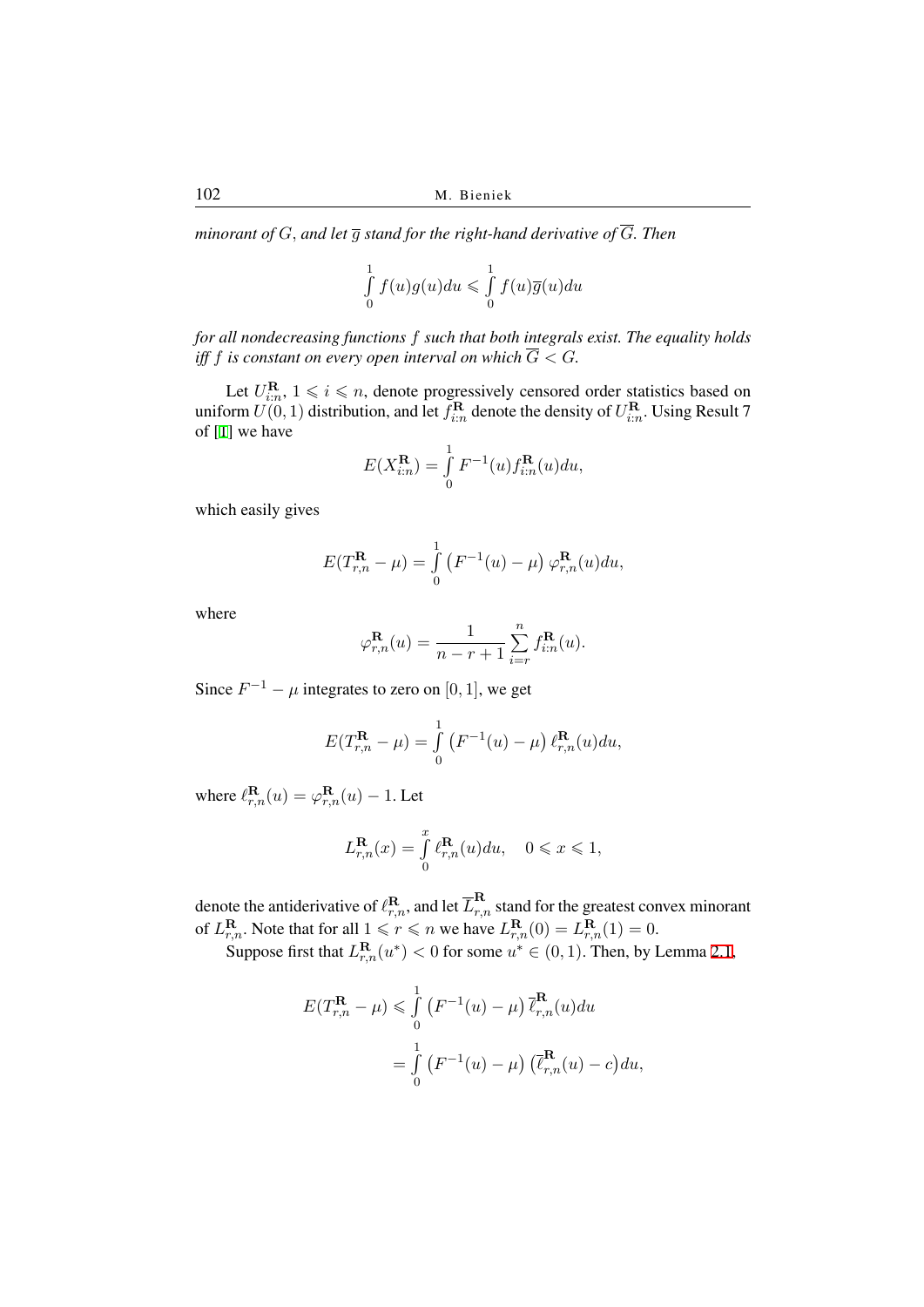where  $\overline{\ell}_{r,n}^{\mathbf{R}}$  is the non-constant right-hand derivative of  $\overline{L}_{r,n}^{\mathbf{R}}$ , and  $c \in \mathbb{R}$  is any constant. Therefore, applying Hölder's inequality, we have

(2.1) 
$$
\frac{E(T_{r,n}^{\mathbf{R}} - \mu)}{\sigma_p} \leq \|\bar{\ell}_{r,n}^{\mathbf{R}} - c^*\|_q,
$$

where  $c^*$  minimizes the norm  $\|\overline{\ell}_{r,n}^{\mathbf{R}} - c\|_q$  over  $c \in \mathbb{R}$ . The equality is attained if

<span id="page-4-1"></span>
$$
\frac{F^{-1}(u)-\mu}{\sigma_p}=\left(\frac{|\overline{\ell}_{r,n}^{\mathbf{R}}(u)-c^*|}{\|\overline{\ell}_{r,n}^{\mathbf{R}}-c^*\|_q}\right)^{q/p}\operatorname{sgn}\big(\overline{\ell}_{r,n}^{\mathbf{R}}(u)-c^*\big).
$$

On the other hand, if  $L_{r,n}^{\mathbf{R}}(u) \ge 0$  for all  $u \in (0,1)$ , then  $\overline{\ell}_{r,n}^{\mathbf{R}} = 0$  and the above approach gives zero upper bound which need not be sharp. However, proceeding as in the proofs of Theorems 2.3, 2.4 and 2.5 of [10] we obtain sharp bounds:

(2.2) 
$$
\frac{E(T_{r,n}^{\mathbf{R}} - \mu)}{\sigma_p} \leq \begin{cases} 0 & \text{if } 1 < p \leq \infty, \\ -\inf_{0 \leq u < 1} V_{r,n}^{\mathbf{R}}(u) & \text{if } p = 1, \end{cases}
$$

where

<span id="page-4-0"></span>
$$
V_{r,n}^{\mathbf{R}}(u) = \frac{L_{r,n}^{\mathbf{R}}(u)}{2u(1-u)}, \quad 0 < u < 1.
$$

These bounds are attained (possibly in the limit) by appropriate two-point distributions. Note that the function  $V_{r,n}^{\mathbf{R}}$  can be defined at zero and one by continuity as

(2.3) 
$$
V_{r,n}^{\mathbf{R}}(0) = \frac{1}{2} (\varphi_{r,n}^{\mathbf{R}}(0) - 1), \quad V_{r,n}^{\mathbf{R}}(1) = \frac{1}{2} (1 - \varphi_{r,n}^{\mathbf{R}}(1)),
$$

<span id="page-4-3"></span>and the values  $\varphi_{r,n}^{\mathbf{R}}(0)$  and  $\varphi_{r,n}^{\mathbf{R}}(1)$  are described in (3.3) and (3.4) below. Since these values are finite, the infimum over  $(0, 1)$  in  $(2.2)$  can be replaced by the minimum over [0*,* 1].

To derive lower bounds, Danielak and Rychlik [9] used the symmetry of distributions of ordinary order statistics  $Y_{i:n} - \mu = \mu - X_{n+1-i:n}$  $Y_{i:n} - \mu = \mu - X_{n+1-i:n}$  $Y_{i:n} - \mu = \mu - X_{n+1-i:n}$ , [wh](#page-6-0)ere *X* has cdf *F*, and *Y* has cdf  $F^-(x) = 1 - F(-x)$ . For progress[ively](#page-4-0) censored order statistics no symmetry of this kind holds as can be seen, e.g., from the form of marginal density of  $U_{r:n}^{\mathbf{R}}$  (see (3.2) be[lo](#page-13-3)w). Therefore, we derive lower bounds performing the whole procedure of the greatest convex minorant. See, e.g., the paper of Goroncy and Rychlik [11] where this approach has been applied to derive the lower sharp bounds for the expectations of record values. It follows that

<span id="page-4-2"></span>(2.4) 
$$
-E(T_{r,n}^{\mathbf{R}} - \mu) \leq \left\| \overline{-\ell}_{r,n}^{\mathbf{R}} - c_* \right\|_q \sigma_p,
$$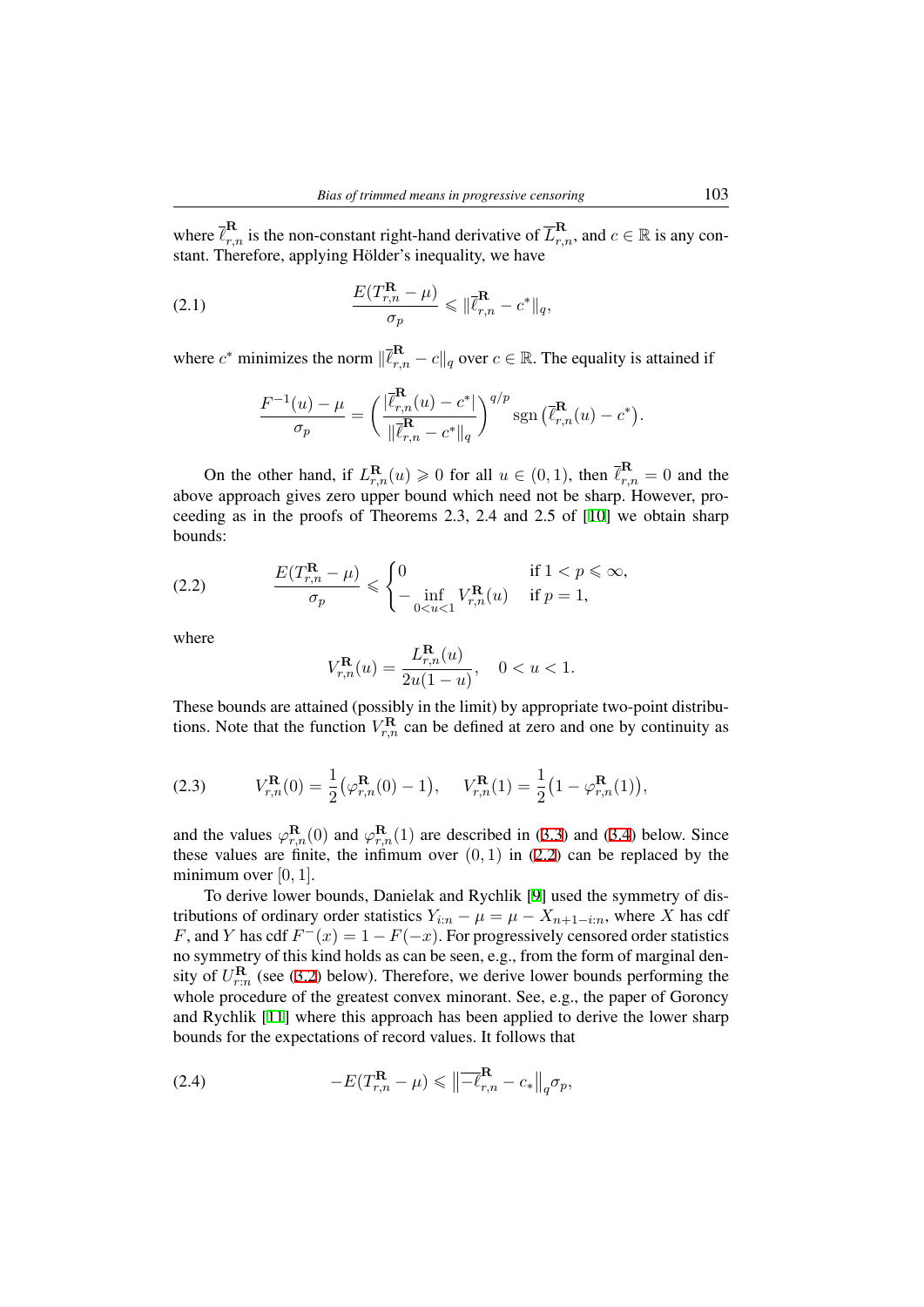where  $\overline{-\ell}_{r,n}^{\mathbf{R}}$  denotes the right-hand derivative of  $\overline{-L}_{r,n}^{\mathbf{R}}$ , which is the greatest convex minorant of  $-L_{r,n}^{\mathbf{R}}$ , and  $c_*$  minimizes the norm  $\|\bar{\ell}_{r,n}^{\mathbf{R}} - c\|_q$ . However,  $\overline{-\ell}_{r,n}^{\mathbf{R}} \neq -\overline{\ell}_{r,n}^{\mathbf{R}}$ , so  $\overline{-\ell}_{r,n}^{\mathbf{R}}$  has to be determined separately.

Summarizing, we need to determine convexity regions of  $L_{r,n}^{\mathbf{R}}$ , so in fact we need to study monotonicity properties of  $\varphi_{r,n}^{\mathbf{R}}$ . Since the function and its derivative are quite complicated functions, this is done in the next section by utilizing distribution theory of generalized order statistics.

# 3. SHAPES OF PROJECTED FUNCTIONS

In this section we determine the shapes of  $\varphi_{r,n}^{\mathbf{R}}$  and those of  $\overline{\ell}_{r,n}^{\mathbf{R}}$  and  $\overline{-\ell}_{r,n}^{\mathbf{R}}$ . By (2.1) and (2.4) this is useful for evaluation of upper and lower bounds.

The joint density of  $(U_{1:n}^{\mathbf{R}}, \dots, U_{n:n}^{\mathbf{R}})$  is given by

$$
f_{U_{1:n}^{\mathbf{R}},...,U_{n:n}^{\mathbf{R}}}(u_1,...,u_n) = c_{n-1} \prod_{i=1}^n (1-u_i)^{R_i}, \quad 0 \leq u_1 \leq ... \leq u_n \leq 1,
$$

where

$$
c_{r-1} = \prod_{j=1}^r \gamma_j, \quad 1 \leqslant r \leqslant n,
$$

and

(3.1) 
$$
\gamma_j = N - j + 1 - \sum_{i=1}^{j-1} R_i, \quad 1 \le j \le n
$$

(see, e.g., [1] or [2]). Therefore, as it is noted in [4], progressively censored order statistics based on uniform  $U(0, 1)$  distribution are uniform generalized order statistics with parameters  $m_i = R_i$ ,  $1 \leq i \leq n-1$ ,  $k = R_n + 1$ . Note that *γ*<sub>1</sub> > ... > *γ*<sub>*n*</sub>  $\geq$  1 (and, in particular, *γ*<sub>*i*</sub>  $\neq$  *γ*<sub>*j*</sub> for *i*  $\neq$  *j*), so to derive the shape of  $\varphi_{r,n}^{\mathbf{R}}$  we ca[n u](#page-13-2)se di[st](#page-13-0)ribution theory of generalized o[rd](#page-13-5)er statistics presented in [12]. Let

$$
a_{i,r}=\prod_{j=1,j\neq i}^r\frac{1}{\gamma_j-\gamma_i},\quad 1\leqslant i\leqslant r\leqslant n.
$$

Then the density of  $U_{r:n}^{\mathbf{R}}, 1 \leqslant r \leqslant n$ , is

(3.2) 
$$
f_{r:n}^{\mathbf{R}}(u) = c_{r-1} \sum_{i=1}^{r} a_{i,r} (1-u)^{\gamma_i-1}, \quad u \in (0,1).
$$

<span id="page-5-1"></span>First we study the values of  $\varphi_{r,n}^{\mathbf{R}}$  at zero and one. From the above representation of  $f_{r:n}^{\mathbf{R}}$  it is easy to derive that

<span id="page-5-0"></span>(3.3) 
$$
\varphi_{r,n}^{\mathbf{R}}(0) = \begin{cases} N/n & \text{if } r = 1, \\ 0 & \text{if } 2 \leq r \leq n, \end{cases}
$$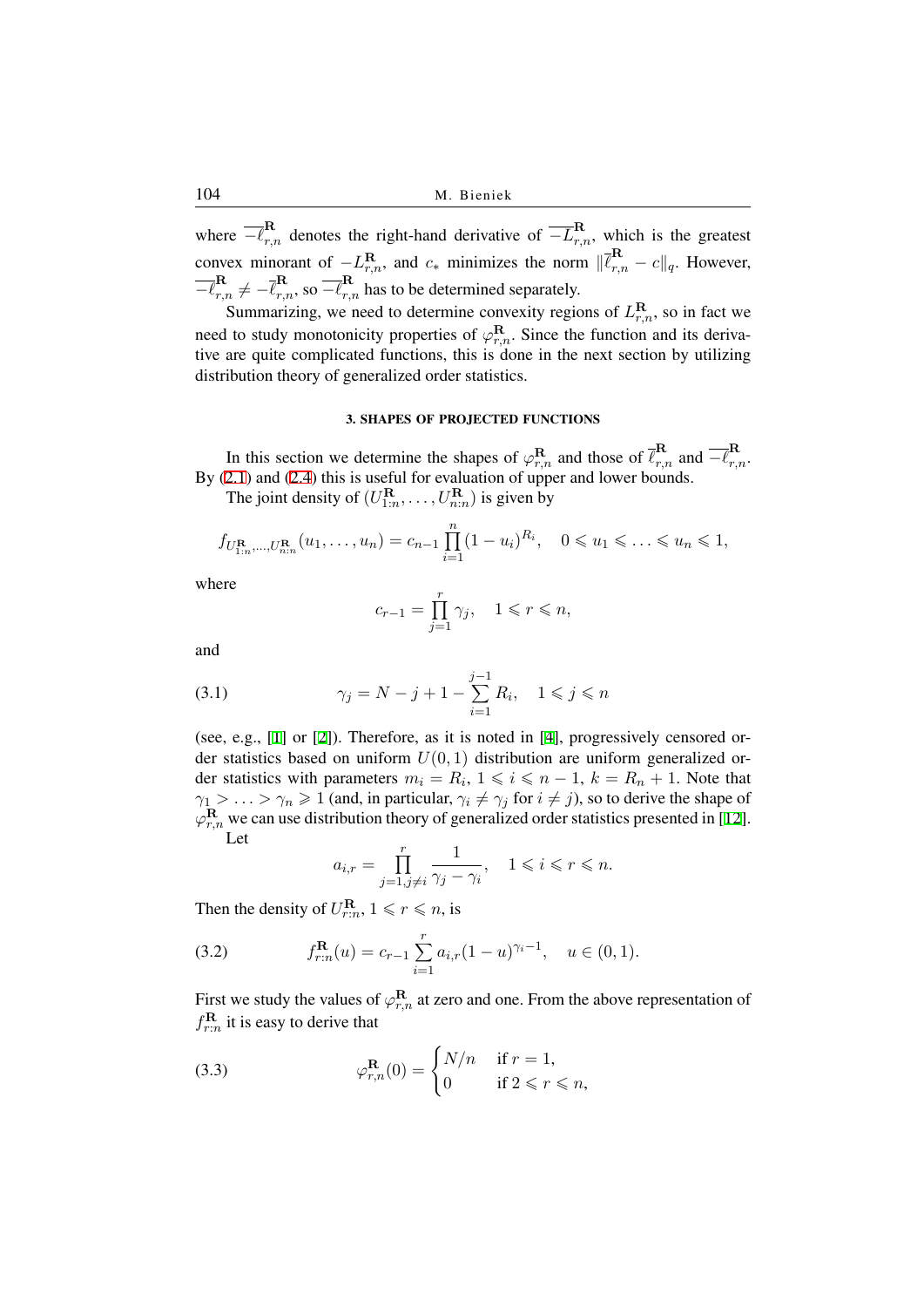(3.4) 
$$
\varphi_{r,n}^{R}(1) = \begin{cases} 0 & \text{if } R_n \geq 1, \\ \frac{1}{n-r+1} A_n & \text{if } R_n = 0, \end{cases}
$$

with  $A_n = c_{n-1}a_{n,n} = \prod_{i=1}^{n-1} \gamma_i/(\gamma_i - 1)$ . We shall need the following auxiliary lemma.

LEMMA 3.1. *Fix*  $n \ge 2$  *and integers*  $R_1, \ldots, R_{n-1} \ge 0$  *and let*  $R_n = 0$ *. Then for*  $\gamma_1, \ldots, \gamma_{n-1}$  *defined by* (3.1) *we have* 

<span id="page-6-0"></span>
$$
1 < \prod_{i=1}^{n-1} \frac{\gamma_i}{\gamma_i - 1} \leqslant n,
$$

<span id="page-6-2"></span>*and the equality on the right-hand side holds iff*  $R_1 = \ldots = R_{n-1} = 0$ .

P r o o f. The left-hand side inequality is obvious since  $\gamma_i > 1$  for  $1 \leq i \leq$ *n* − 1, so it suffices to prove the right-hand side. Note that for  $1 \le i \le n - 1$  we have  $\gamma_i \geqslant n - i + 1$ , and the equality holds for all  $i = 1, \ldots, n - 1$  iff  $R_1 = \ldots =$  $R_{n-1} = 0$ . Therefore,

$$
\frac{\gamma_i}{\gamma_i - 1} \leqslant \frac{n - i + 1}{n - i},
$$

and

$$
\prod_{i=1}^{n-1} \frac{\gamma_i}{\gamma_i - 1} \leqslant \prod_{i=1}^{n-1} \frac{n - i + 1}{n - i} = n,
$$

which completes the proof of the lemma.  $\blacksquare$ 

The above lemma says that if  $R_n = 0$ , then the value of  $\varphi_{1,n}^{\mathbf{R}}$  at one is less than one, but the values of  $\varphi_{r,n}^{\mathbf{R}}(1)$  for  $2 \leq r < n$  may be greater than one.

Now we study the derivative of  $\varphi_{r,n}^{\mathbf{R}}$ . If we plug (3.2) to  $\varphi_{r,n}^{\mathbf{R}}$ , then direct computation of the derivative is easy but analyzing its sign changes is very hard, and therefore some more subtle considerations are necessary. Namely, we have

$$
(f_{i:n}^{R})'(u) = \frac{1}{1-u} \left( \gamma_i f_{i-1:n}^{R}(u) - (\gamma_i - 1) f_{i:n}^{R}(u) \right)
$$

(see, e.g., [5]). Therefore, by using the relations  $\gamma_{i+1} - \gamma_i + 1 = -R_i$  and  $\gamma_n =$  $R_n + 1$ , the derivative of  $\varphi_{r,n}^{\mathbf{R}}$  can be written as the following linear combination:

(3.5) 
$$
(\varphi_{r,n}^{R})'(u) = \frac{1}{(n-r+1)(1-u)} \sum_{i=r-1}^{n} a_i f_{i:n}^{R}(u),
$$

<span id="page-6-1"></span>where  $a_{r-1} = \gamma_r$  and  $a_i = -R_i$  for  $r \leq i \leq n$ . Here we adopt the convention  $\gamma_0 = 0$ . To analyze the sign changes of  $(\varphi_{r,n}^{\mathbf{R}})'$  we use the variation diminishing property of densities of generalized order statistics proved in [5].

and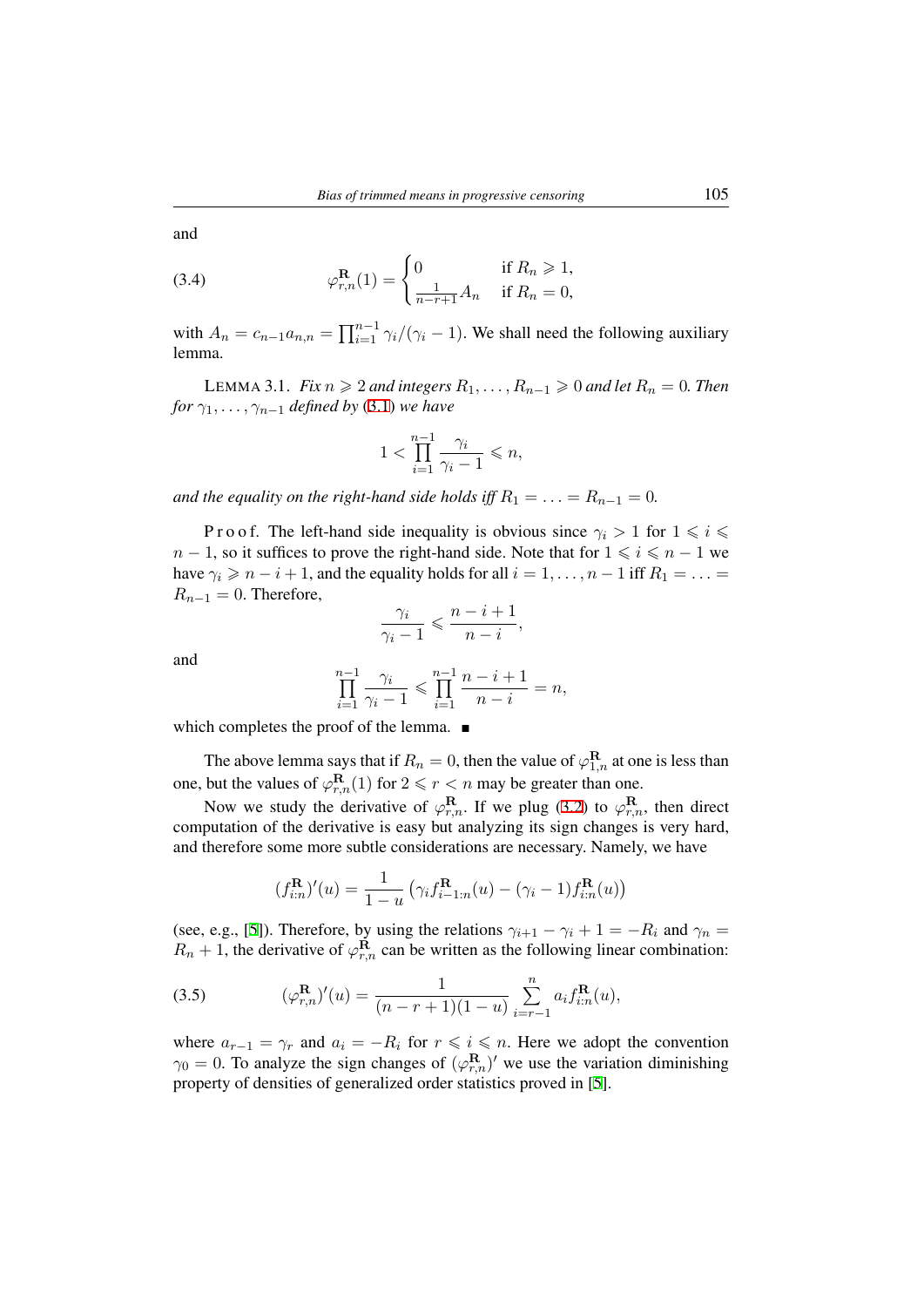For any function  $f : [0, 1] \mapsto \mathbb{R}$  let  $Z(f)$  denote the number of zeroes of f in (0, 1). Moreover, for an arbitrary sequence  $\mathbf{a} = (a_1, \dots, a_n) \in \mathbb{R}^n$  let

$$
H_{\mathbf{a}}(x) = \sum_{j=1}^{n} a_j f_{j:n}^{\mathbf{R}}(x), \quad x \in (0, 1),
$$

and let  $S^-$ (a) denote the number of sign changes in the sequence  $(a_1, \ldots, a_n)$ after deletion of zeroes. Recall that for progressive censoring scheme we have *γ*<sup>1</sup> *>*  $\ldots > \gamma_n \geqslant 1.$ 

THEOREM 3.1 (Bieniek [5]). *For any*  $a \neq 0$  *we have*:

(i)  $Z(H_{\mathbf{a}}) \leqslant S^{-}(\mathbf{a})$ .

(ii) *The first and the last sign of H***<sup>a</sup>** *are the same as the signs of the first and the last nonzero element of* **a***, [re](#page-13-9)spectively.*

<span id="page-7-0"></span>Now we can study monotonicity properties of  $\varphi_{r,n}^{\mathbf{R}}, 1 \leqslant r \leqslant n.$  By assumption we have  $R_i \geq 0$ , and therefore the coefficients  $a_i, r \leq i \leq n$ , in the expansion (3.5) are all non-positive. First we consider some special cases.

The case when  $r = n$  corresponds to a single progressively censored order statistic  $X_{n:n}^{\mathbf{R}}$  and it was studied in [4] for  $p = 2$  and in [14] for arbitrary  $p \in [1, \infty]$ . So we assume *r < n*.

Now let  $r = 1$ . If  $R_1 = \ldots = R_n = 0$ , then  $ET_{1,n}^{\mathbf{R}} = ET_{1,n:n} = \mu$ . So we assume that  $R_i > 0$  for some  $1 \leq i \leq n$ . Then, by (3.5) and Theorem 3.1, it is easy to deduce that  $(\varphi_{1,n}^{\mathbf{R}})'$  is negative. [So](#page-13-5)  $\varphi_{1,n}^{\mathbf{R}}$  is strictly d[ecr](#page-13-6)easing from  $\varphi_{1,n}^{\mathbf{R}}(0) > 1$ by (3.3). By (3.4) and Lemma 3.1, the value  $\varphi_{1,n}^{R}(1)$  is less than one, regardless of the value of  $R_n$ . Therefore,  $\ell_{1,n}^{\mathbf{R}}$  is positive–ne[gati](#page-6-1)ve, and  $L_{1,n}^{\mathbf{R}}$  i[s in](#page-7-0)creasing– decreasing on  $(0, 1)$ . Taking into account that  $L_{1,n}^{\mathbf{R}}(0) = L_{1,n}^{\mathbf{R}}(1) = 0$  we infer that  $L_{1,n}^{\mathbf{R}}$  $L_{1,n}^{\mathbf{R}}$  $L_{1,n}^{\mathbf{R}}$  [is p](#page-5-0)ositi[ve on](#page-6-0)  $(0, 1)$ , and  $\overline{\ell}_{1,n}^{\mathbf{R}} = 0$ . On the other hand, since  $\ell_{1,n}^{\mathbf{R}}$  is decreasing, it follows that  $L_{1,n}^{\mathbf{R}}$  is concave. So  $-L_{1,n}^{\mathbf{R}}$  is convex and  $\overline{-\ell}_{1,n}^{\mathbf{R}} = -\ell_{1,n}^{\mathbf{R}}$ .

Now we let  $2 \le r < n$ . If  $R_r = \ldots = R_n = 0$ , then  $(\varphi_{r,n}^{\mathbf{R}})'$  is positive, and  $\varphi_{r,n}^{\mathbf{R}}$  is increasing on (0, 1). Moreover,  $\varphi_{r,n}^{\mathbf{R}}(0) = 0$  and

$$
\varphi_{r,n}^{\mathbf{R}}(1) = \prod_{i=1}^{r-1} \frac{\gamma_i}{\gamma_i - 1} > 1.
$$

Therefore,  $\ell_{r,n}^{\mathbf{R}}$  is increasing and negative–positive on  $(0,1)$ . This implies that  $L_{r,n}^{\mathbf{R}}$ is negative and convex, so  $\overline{\ell}_{r,n}^{\mathbf{R}} = \ell_{r,n}^{\mathbf{R}}$ . Moreover,  $-L_{r,n}^{\mathbf{R}}$  is positive on  $(0,1)$  and  $\overline{-\ell}_{r,n}^{\mathbf{R}} = 0$ . On the other hand, if  $R_i > 0$  for some  $r \leqslant i \leqslant n$ , then by (3.5) and Theorem 3.1 we infer that there exists a unique  $\theta = \theta_{r,n}^{\mathbf{R}} \in (0,1)$  such that  $\varphi_{r,n}^{\mathbf{R}}$  is increasing from 0 to  $\varphi_{r,n}^{\mathbf{R}}(\theta) > 1$  and then strictly decreasing.

If  $R_n > 0$  or  $R_n = 0$  an[d](#page-6-1)  $r < n+1 - A_n$ , then  $\varphi_{r,n}^{\mathbf{R}}(1) < 1$ , and  $\ell_{r,n}^{\mathbf{R}}$  is negative–[pos](#page-7-0)itive–negative. Therefore,  $L_{r,n}^{\mathbf{R}}$  is decreasing–increasing–decreasing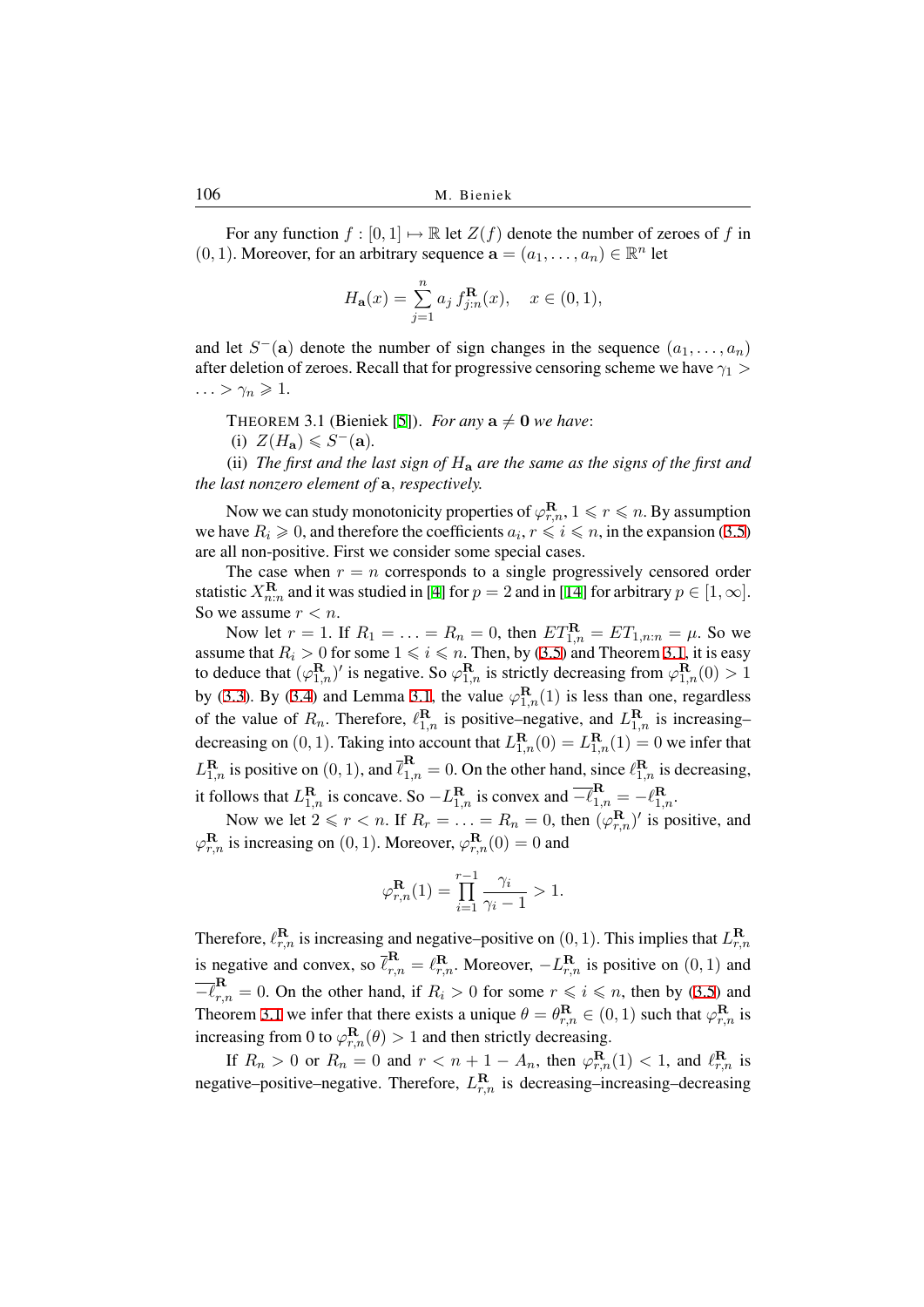and convex on  $(0, \theta)$ , and concave on  $(\theta, 1)$ . Thus, there exists a unique  $\alpha^* =$  $\alpha_{r,n}^{*R} \in (0,\theta)$  such that the greatest convex minorant of  $L_{r,n}^{R}$  is

$$
\overline{L}_{r,n}^{\mathbf{R}}(u) = \begin{cases} L_{r,n}^{\mathbf{R}}(u) & \text{for } 0 \leqslant u \leqslant \alpha^*, \\ \ell_{r,n}^{\mathbf{R}}(\alpha^*)(u-1) & \text{for } \alpha^* \leqslant u \leqslant 1. \end{cases}
$$

Indeed,  $\alpha^*$  is determined by the equation

$$
L_{r,n}^{\mathbf{R}}(\alpha^*) = -(1 - \alpha^*)\ell_{r,n}^{\mathbf{R}}(\alpha^*).
$$

Therefore, the derivative of  $\overline{L}_{r,n}^{\mathbf{R}}$  is

(3.6) 
$$
\overline{\ell}_{r,n}^{\mathbf{R}}(u) = \begin{cases} \ell_{r,n}^{\mathbf{R}}(u) & \text{for } 0 \leq u \leq \alpha^*, \\ \ell_{r,n}^{\mathbf{R}}(\alpha^*) & \text{for } \alpha^* \leq u \leq 1. \end{cases}
$$

<span id="page-8-1"></span>The last formula holds even if  $R_r = \ldots = R_n = 0$  if we put  $\alpha^* = 1$ . Proceeding analogously we infer that if either  $R_n > 0$  and  $2 \le r < n$ , or  $R_n = 0$  and  $2 \le r < n$  $n + 1 - A_n$ , we have

(3.7) 
$$
\overline{-\ell}_{r,n}^{\mathbf{R}}(u) = \begin{cases} -\ell_{r,n}^{\mathbf{R}}(\alpha_*) & \text{for } 0 \leq u \leq \alpha_*,\\ -\ell_{r,n}^{\mathbf{R}}(u) & \text{for } \alpha_* \leq u \leq 1 \end{cases}
$$

for a unique  $\alpha_* = \alpha_{*,r,n}^{\mathbf{R}} \in (\theta, 1)$  determined by the equation

<span id="page-8-0"></span>
$$
L_{r,n}^{\mathbf{R}}(\alpha_*) = \alpha_* \ell_{r,n}^{\mathbf{R}}(\alpha_*).
$$

The formula (3.7) holds for  $r = 1$  as well if we put  $\alpha_* = 0$ .

Finally, if  $R_n = 0$  and  $r \geq n + 1 - A_n$ , then  $\varphi_{r,n}^{\mathbf{R}}(1) \geq 1$ , and  $\ell_{r,n}^{\mathbf{R}}$  is negative– positive. Therefore,  $L_{r,n}^{\mathbf{R}}$  is decreasing–increasing, so it is negative on  $(0, 1)$ . However,  $\bar{\ell}_{r,n}^{\mathbf{R}}$  has [the](#page-8-0) same form as in (3.6). On the other hand,  $-L_{r,n}^{\mathbf{R}}$  is positive on  $(0, 1)$ , and again  $\overline{-\ell}_{r,n}^{\mathbf{R}} = 0$ .

# 4. [MAIN](#page-8-1) RESULTS

In this section we present the values of upper and lower sharp bounds

$$
-\underline{B}_{r,n}^{(p)}\leqslant \dfrac{E(T_{r,n}^{\textbf{R}}-\mu)}{\sigma_p}\leqslant \overline{B}_{r,n}^{(p)}
$$

for  $1 \leq p \leq \infty$ . Obviously, the bounds depend on the censoring scheme **R**, but since **R** is fixed throughout the paper, we supress it from the notation of bounds.

In the next theorems we consider three cases:  $1 < p < \infty$ ,  $p = \infty$  and  $p = 1$ . Since shapes of projected functions are the same as in [9] and [11], the proofs of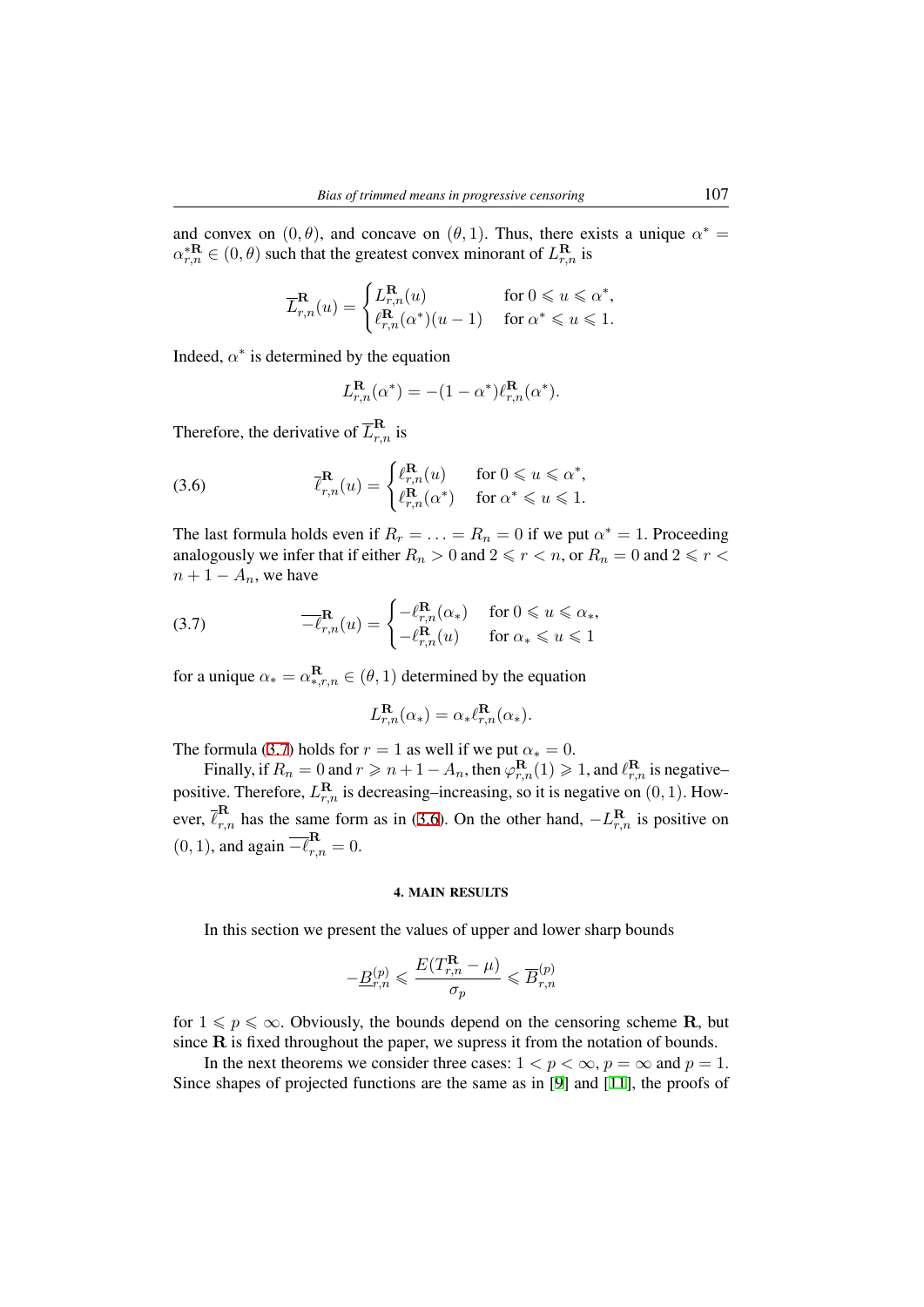our theorems follow the ideas there, and therefore we only sketch them briefly. Also the forms of the distributions attaining the bounds are analogous to the ones obtained by [9] and [11] with obvious changes, so we do not specify them here.

Note that in most of the cases the bounds are expressed in terms of the function  $\overline{\varphi}_{r,n}^{\textbf{R}}$  instead of  $\overline{\ell}_{r,n}^{\textbf{R}}$ . The function  $\overline{\varphi}_{r,n}^{\textbf{R}}$  is just the right derivative of the greatest convex mino[ra](#page-13-3)nt of t[he](#page-13-11) antiderivative of  $\varphi_{r,n}^{\mathbf{R}}$  defined by

$$
\Phi_{r,n}^{\mathbf{R}}(x) = \int_{0}^{x} \varphi_{r,n}^{\mathbf{R}}(u) du, \quad 0 \leq x \leq 1.
$$

But  $L_{r,n}^{\mathbf{R}}(u) = \Phi_{r,n}^{\mathbf{R}}(u) - u$ , so  $\overline{\varphi}_{r,n}^{\mathbf{R}} = \overline{\ell}_{r,n}^{\mathbf{R}} + 1$  and  $\overline{-\varphi}_{r,n}^{\mathbf{R}} = \overline{-\ell}_{r,n}^{\mathbf{R}} - 1$ .

THEOREM 4.1. *Fix*  $p \in (1, \infty)$  *and let*  $1/p + 1/q = 1$ *. For any cdf F with finite*  $\sigma_p$  *we have* 

$$
\overline{B}_{r,n}^{(p)} = \begin{cases} 0 & \text{if } r = 1, \\ \|\overline{\varphi}_{r,n}^{\mathbf{R}} - \varphi_{r,n}^{\mathbf{R}}(\eta^*)\|_q & \text{if } 2 \leqslant r \leqslant n, \end{cases}
$$

*where*  $\eta^* \in (0, \alpha^*)$  *is the unique solution to the equation* 

$$
\int_{0}^{\eta^*} \left(\varphi_{r,n}^{\mathbf{R}}(\eta^*) - \varphi_{r,n}^{\mathbf{R}}(t)\right)^{q-1} dt = \int_{\eta^*}^{\alpha^*} \left(\varphi_{r,n}^{\mathbf{R}}(t) - \varphi_{r,n}^{\mathbf{R}}(\eta^*)\right)^{q-1} dt + (1 - \alpha^*) \left(\varphi_{r,n}^{\mathbf{R}}(\alpha^*) - \varphi_{r,n}^{\mathbf{R}}(\eta^*)\right)^{q-1}.
$$

*Moreover,*

$$
\underline{B}_{r,n}^{(p)} = \left\| \overline{-\varphi}_{r,n}^{\mathbf{R}} + \varphi_{r,n}^{\mathbf{R}}(\eta_*) \right\|_q, \quad 1 \leqslant r \leqslant n,
$$

*where*  $\eta_* \in (\alpha_*, 1)$  *is the unique solution to the equation* 

$$
\alpha_* \big(\varphi_{r,n}^\mathbf{R}(\alpha_*) - \varphi_{r,n}^\mathbf{R}(\eta_*)\big)^{q-1} + \int\limits_{\alpha_*}^{\eta_*} \big(\varphi_{r,n}^\mathbf{R}(t) - \varphi_{r,n}^\mathbf{R}(\eta_*)\big)^{q-1} dt
$$
  
= 
$$
\int\limits_{\eta_*}^1 \big(\varphi_{r,n}^\mathbf{R}(\eta_*) - \varphi_{r,n}^\mathbf{R}(t)\big)^{q-1} dt.
$$

The fact that  $\overline{B}_{r,n}^{(p)} = 0$  is implied by (2.2). The form of upper bound for  $2 \leq$  $r \leq n$  follows from (2.1), and the form of lower bound follows from (2.4).

For  $p = q = 2$  we easily get  $c^* = 1$  and  $c_* = -1$ , which leads to the following corollary presenting the bounds in standard deviation units.

COROLLARY 4.[1.](#page-4-1) *Fix F* with finite variance  $\sigma^2$ . Then  $\overline{B}_{1,n}^{(2)} = 0$ , [and](#page-4-2) we have *for*  $2 \leqslant r \leqslant n$ 

$$
\overline{B}_{r,n}^{(2)} = (\|\overline{\varphi}_{r,n}^{\mathbf{R}}\|_{2}^{2} - 1)^{1/2}
$$
  
=  $\left(\int_{0}^{\alpha_{*}} (\varphi_{r,n}^{\mathbf{R}}(t))^{2} dt + (1 - \alpha_{*}) (\varphi_{r,n}^{\mathbf{R}}(\alpha_{*}))^{2} - 1\right)^{1/2},$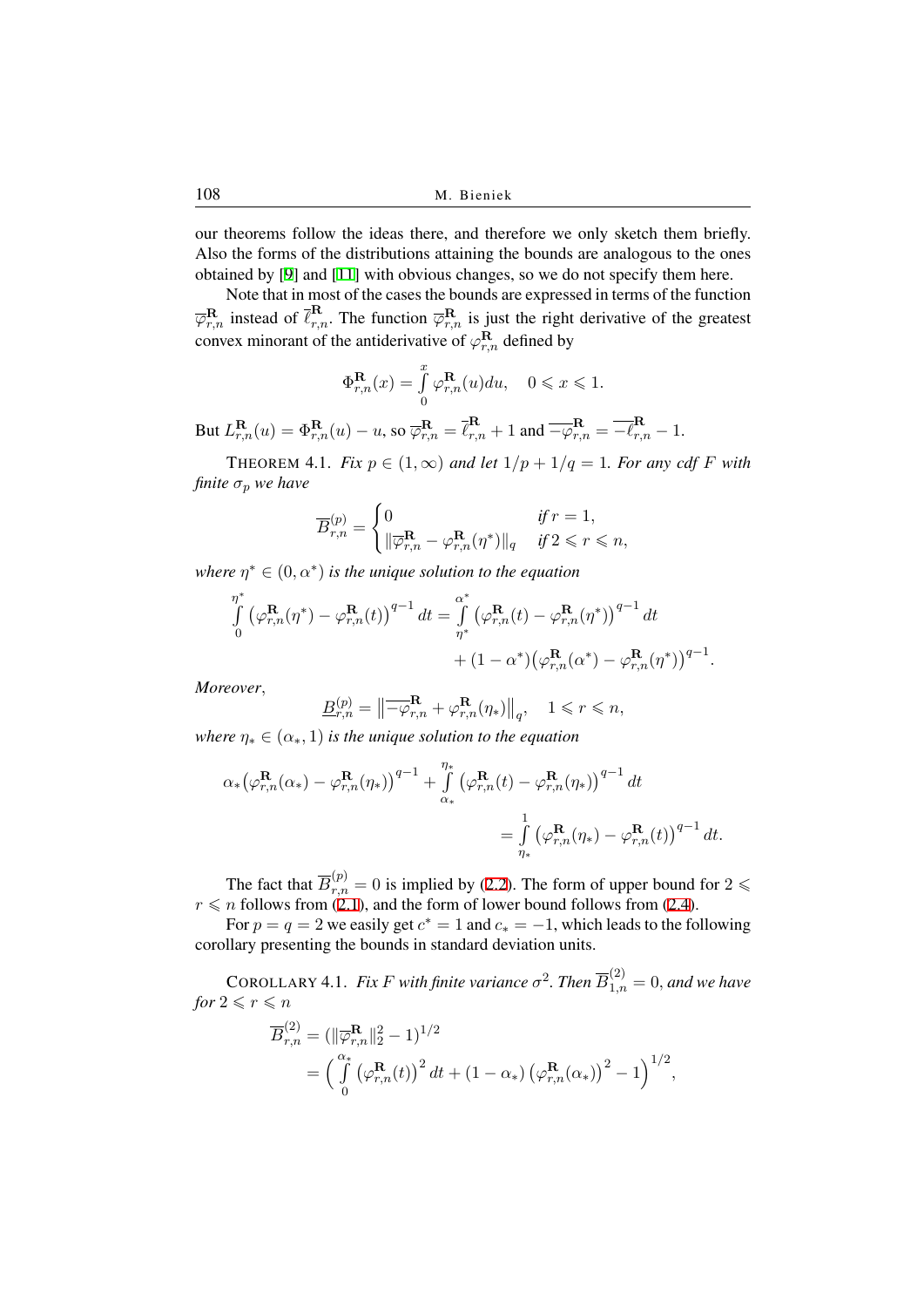*and for*  $1 \leq r \leq n$ 

$$
\underline{B}_{r,n}^{(2)} = (\left\|\overline{-\varphi}_{r,n}^{\mathbf{R}}\right\|_{2}^{2} - 1)^{1/2} \n= \left(\alpha_{*}(\varphi_{r,n}^{\mathbf{R}}(\alpha_{*}))^{2} + \int_{\alpha_{*}}^{1} (\varphi_{r,n}^{\mathbf{R}}(t))^{2} dt - 1\right)^{1/2}.
$$

For  $p = \infty$  we have the following theorem, whose proof is analogous to the proof of Theorem 4.1.

THEOREM 4.2. *Fix cdf F with support on the interval*  $[\mu - \sigma_{\infty}, \mu + \sigma_{\infty}]$ .  $Then \ \overline{B}_{1,n}^{(\infty)} = 0, and we have for \ 2 \leqslant r \leqslant n$ 

$$
\overline{B}_{r,n}^{(\infty)} = \begin{cases} 1 - 2\Phi_{r,n}^{\mathbf{R}}(\frac{1}{2}) & \text{if } \alpha^* > \frac{1}{2}, \\ \varphi_{r,n}^{\mathbf{R}}(\alpha^*) - 1 & \text{if } \alpha^* \leqslant \frac{1}{2}, \end{cases}
$$

*and for*  $1 \le r \le n$ 

$$
\underline{B}_{r,n}^{(\infty)} = \begin{cases} \varphi_{r,n}^{\mathbf{R}}(\alpha_*) - 1 & \text{if } \alpha_* \geqslant \frac{1}{2}, \\ 2\Phi_{r,n}^{\mathbf{R}}\left(\frac{1}{2}\right) - 1 & \text{if } \alpha_* < \frac{1}{2}. \end{cases}
$$

For  $p = 1$  the result is more complicated due to the fact that  $L_{1,n}^{\mathbf{R}}$  and  $-L_{r,n}^{\mathbf{R}}$ with  $R_n = 0$  and  $r \geq n + 1 - A_n$  are positive on  $(0, 1)$  (see Section 3). Then the Moriguti approach does not yield sharp bounds and we have to apply (2.2).

THEOREM 4.3. *Fix cdf F with finite*  $\sigma_1$ *. Then we have* 

(4.1) 
$$
\overline{B}_{r,n}^{(1)} = \begin{cases} -\min_{0 \le u \le 1} V_{1,n}^{\mathbf{R}}(u) & \text{for } r = 1, \\ \frac{1}{2} \varphi_{r,n}^{\mathbf{R}}(\alpha^*) & \text{for } 2 \le r \le n \end{cases}
$$

*and*

<span id="page-10-0"></span>
$$
\underline{B}_{r,n}^{(1)} = \begin{cases} \max_{0 \le u \le 1} V_{r,n}^{\mathbf{R}}(u) & \text{if } R_n = 0 \text{ and } n+1 - A_n \le r \le n, \\ \frac{1}{2} \varphi_{r,n}^{\mathbf{R}}(\alpha_*) & \text{otherwise.} \end{cases}
$$

Note that  $V_{1,n}^{\mathbf{R}}$  is positive on [0, 1], so the upper bound  $\overline{B}_{1,n}^{(1)}$  is negative. Moreover, if  $R_n = 0$  and  $n + 1 - A_n \leqslant r \leqslant n$ , the function  $V_{r,n}^{\mathbf{R}}$  is negative, so then the lower bound  $-\underline{B}_{r,n}^{(1)}$  is positive. Obviously, it is of interest to know a more specific analytical form of the bounds in these cases. At first glance, one could note that, for instance, the minimum in (4.1) does not exceed the smallest of the values  $V_{1,n}^{\mathbf{R}}(0)$ , *V*<sub>1,*n*</sub>(1) (given by (2.3)) and  $V_{1,n}^{\mathbf{R}}(\frac{1}{2})$  $(\frac{1}{2}) = 2\Phi_{1,n}^{\mathbf{R}}(\frac{1}{2})$  $\frac{1}{2}$ ) – 1. This gives some rough estimate of  $\overline{B}_{1,n}^{(1)}$ , and a similar statement can be made about the lower bounds. However, numerical computati[ons e](#page-10-0)xhibit very complicated dependence of the shape of  $V_{r,n}^{\textbf{R}}$  on the censori[ng s](#page-4-3)cheme **R**. Therefore, it seems that no more specific general statements can be made about the value of the bounds in these cases, or even about the point at which respective minimum or maximum is achieved.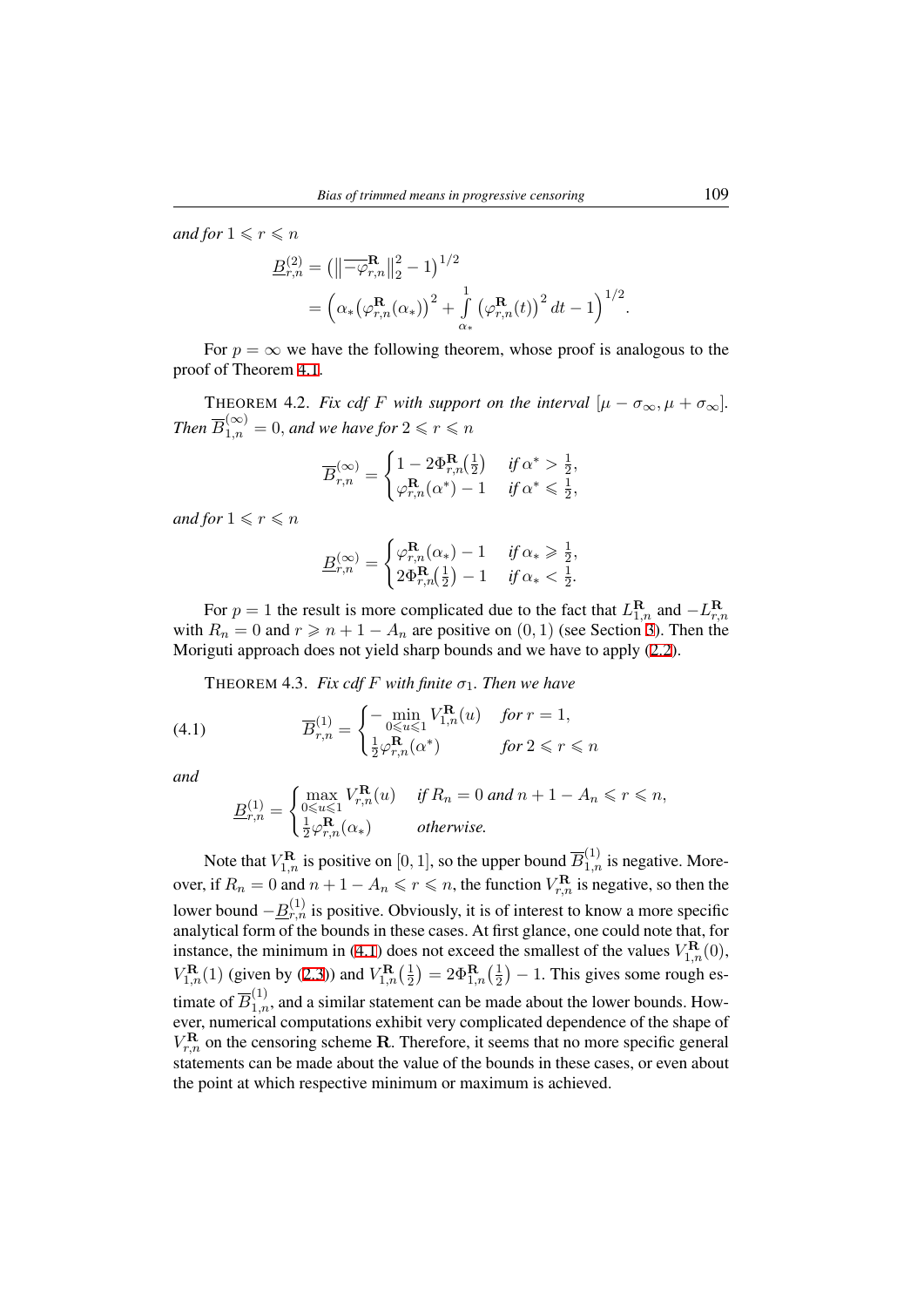# 5. NUMERICAL EXAMPLE

Our results admit immediate numerical implementation. In this section we present and analyze an example of calculations of upper and lower bounds on trimmed means of progressively censored order statistics expressed in standard deviation  $\sigma_2$  units.

<span id="page-11-1"></span>Table 1. Comparison of upper and lower bounds for different censoring schemes.  $N = 35, n = 7, \mathbf{R}_1 = (1, 2, 3, 4, 5, 6, 7), \mathbf{R}_2 = (4, 4, 4, 4, 4, 4, 4, 4), \mathbf{R}_3 = (7, 6, 5, 4, 3, 2, 1)$ 

|                  | $-\underline{B}_{r,7:7}^{(2)}$ |                |                | $\overline{B}_{r,7:7}^{(2)}$ |                |                |
|------------------|--------------------------------|----------------|----------------|------------------------------|----------------|----------------|
| $\boldsymbol{r}$ | $\mathbf{R}_1$                 | $\mathbf{R}_2$ | $\mathbf{R}_3$ | $\mathbf{R}_1$               | $\mathbf{R}_2$ | $\mathbf{R}_3$ |
| 1                | $-1.512$                       | $-1.333$       | $-1.106$       | $\theta$                     | $\theta$       | $\theta$       |
| $\overline{2}$   | $-1.404$                       | $-1.195$       | $-0.9006$      | 0.0427                       | 0.045          | 0.0477         |
| 3                | $-1.319$                       | $-1.094$       | $-0.7508$      | 0.1028                       | 0.1114         | 0.1229         |
| 4                | $-1.238$                       | $-1.003$       | $-0.6185$      | 0.156                        | 0.1736         | 0.2005         |
| 5                | $-1.157$                       | $-0.9133$      | $-0.4942$      | 0.2068                       | 0.2361         | 0.2880         |
| 6                | $-1.067$                       | $-0.8174$      | $-0.371$       | 0.2592                       | 0.304          | 0.3981         |
| 7                | $-0.9546$                      | $-0.7012$      | $-0.283$       | 0.3191                       | 0.3858         | 0.5601         |

We want to compare three different censoring schemes:

$$
\mathbf{R}_1 = (1, 2, 3, 4, 5, 6, 7), \quad \mathbf{R}_2 = (4, 4, 4, 4, 4, 4, 4), \quad \mathbf{R}_3 = (7, 6, 5, 4, 3, 2, 1)
$$

for the same values of  $N = 35$  and  $n = 7$ . The results are presented in Table 1. Looking only at upper bounds one might think that the smallest error committed while estimating  $\mu$  by  $T^{\mathbf{R}}_{r,n}$  is obtained if  $r = 1$ , and that it is better to use  $\mathbf{R}_1$ scheme than  $\mathbf{R}_2$  or  $\mathbf{R}_3$ . This would agree with our intuition that we should use as much information as possible (small  $r$ ) and as long as possible (less withdraw[als](#page-11-1) at early stages of the experiment). But a quick look at the lower bound shows that if we want to minimize lower and upper bounds simultaneously, we should use  $\mathbf{R}_3$  scheme and rather large values of  $r$  (i.e. close to  $n$ ). Indeed, it turns out that  $E(T_{5,7.7}^{R_3} - \mu)/\sigma_2$  has the smallest range according to the results presented in Table 1. Similar comparisons are possible for other  $\sigma_p$  units as well as other values of *N*, *n* and censoring schemes.

## 6. DISCUSSION OF FURTHER RESEARCH

<span id="page-11-0"></span>One might expect that the results of the paper can easily be extended to other generalized order statistics with arbitrary positive parameters  $\gamma_1, \ldots, \gamma_n$ . However, then nonnegative integers  $R_1, \ldots, R_{n-1}$  are replaced with reals  $m_1, \ldots, m_{n-1}$ , where  $m_i = \gamma_i - \gamma_{i+1} - 1$ , and  $R_n$  is replaced with  $k = \gamma_n$ . Therefore, the signs of  $m_i$ 's can be arbitrary and we cannot infer that the corresponding function  $\varphi_{r,n}$  is increasing–decreasing, just based on (3.5) and the variation diminishing property.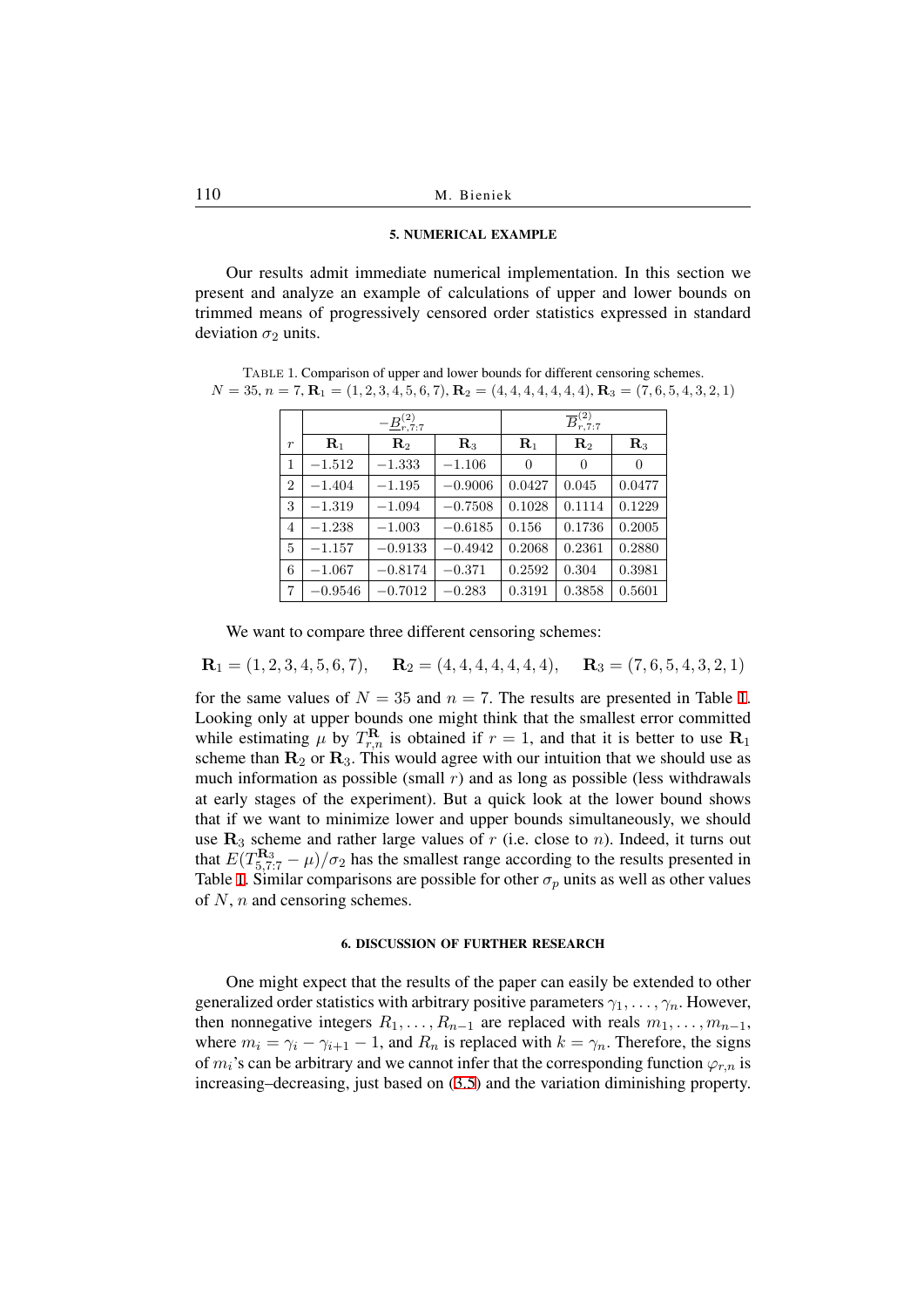The problem is very complicated in view of the dependence of the shape of  $\varphi_{r,n}$ on the parameters of generalized order statistics. For instance, numerical computations with Mathematica 9.0 software show that for the parameter vector

$$
(\gamma_1,\ldots,\gamma_7)=(13.1,13,12.9,2.3,2.2,2.1,2)
$$

the function  $\varphi_{3,7}$  is increasing–decreasing–increasing–decreasing. Although there is a general algorithm for calculating the bounds for each fixed generalized *L*-statistic, a common final formula for bounds valid for various *L*-statistics is lacking.

Coming back to progressive censoring scheme, one might also suppose that the results of this paper could be strengthened in restricted families of distributions like DD or DFR. This requires analyzing of convexity and concavity regions of  $\varphi_{r,n}^{\mathbf{R}}$ or, equivalently, sign changes of the second derivative  $(\varphi_{r,n}^{\mathbf{R}})''$ . Using the formula

$$
(f_{i:n}^{R})''(u) = \frac{1}{(1-u)^2} \{ \gamma_i \gamma_{i-1} f_{i-2:n}^{R}(u) - \gamma_i (\gamma_i + \gamma_{i-1} - 3) f_{i-1:n}^{R}(u) + (\gamma_i - 1)(\gamma_i - 2) f_{i:n}^{R}(u) \}
$$

of [5], we easily infer that for  $3 \le r \le n-2$ 

$$
(\varphi_{r,n}^{\mathbf{R}})^{"}(u) = \frac{1}{(n-r+1)(1-u)^2} \sum_{i=r-2}^{n} b_i f_{i:n}^{\mathbf{R}}(u),
$$

where

$$
b_{r-2} = \gamma_r \gamma_{r-1},
$$
  
\n
$$
b_{r-1} = \gamma_r (\gamma_{r+1} - \gamma_r - \gamma_{r-1} + 3),
$$
  
\n
$$
b_i = \gamma_{i+1} (\gamma_{i+2} - \gamma_{i+1} - \gamma_i + 3) + (\gamma_i - 1)(\gamma_i - 2), \quad r \le i \le n - 2,
$$
  
\n
$$
b_{n-1} = -\gamma_n (\gamma_n + \gamma_{n-1} - 3) + (\gamma_{n-1} - 1)(\gamma_{n-1} - 2),
$$
  
\n
$$
b_n = (\gamma_n - 1)(\gamma_n - 2).
$$

This leads to the same problem: since the sings of  $b_i$ 's can be arbitrary, the arguments based on VDP do not suffice to claim that  $(\varphi_{r,n}^{\mathbf{R}})''$  is  $+ - +$  on  $(0,1)$ . Numerical computations provide examples where  $(\varphi_{3,6}^{\mathbf{R}})''$  is  $+ - + -$ , which may mean that  $\varphi_{3,6}^{\mathbf{R}}$  itself is convex–concave–convex–concave increasing, and then concave decreasing. In this case the problem is that there are not known tools for determining projections of functions onto the family of nondecreasing convex functions unless the projected function has a specific simple form.

Acknowledgments. The author wishes to thank the anonymous referee for many valuable comments which significantly helped in preparation of the final version of the paper.